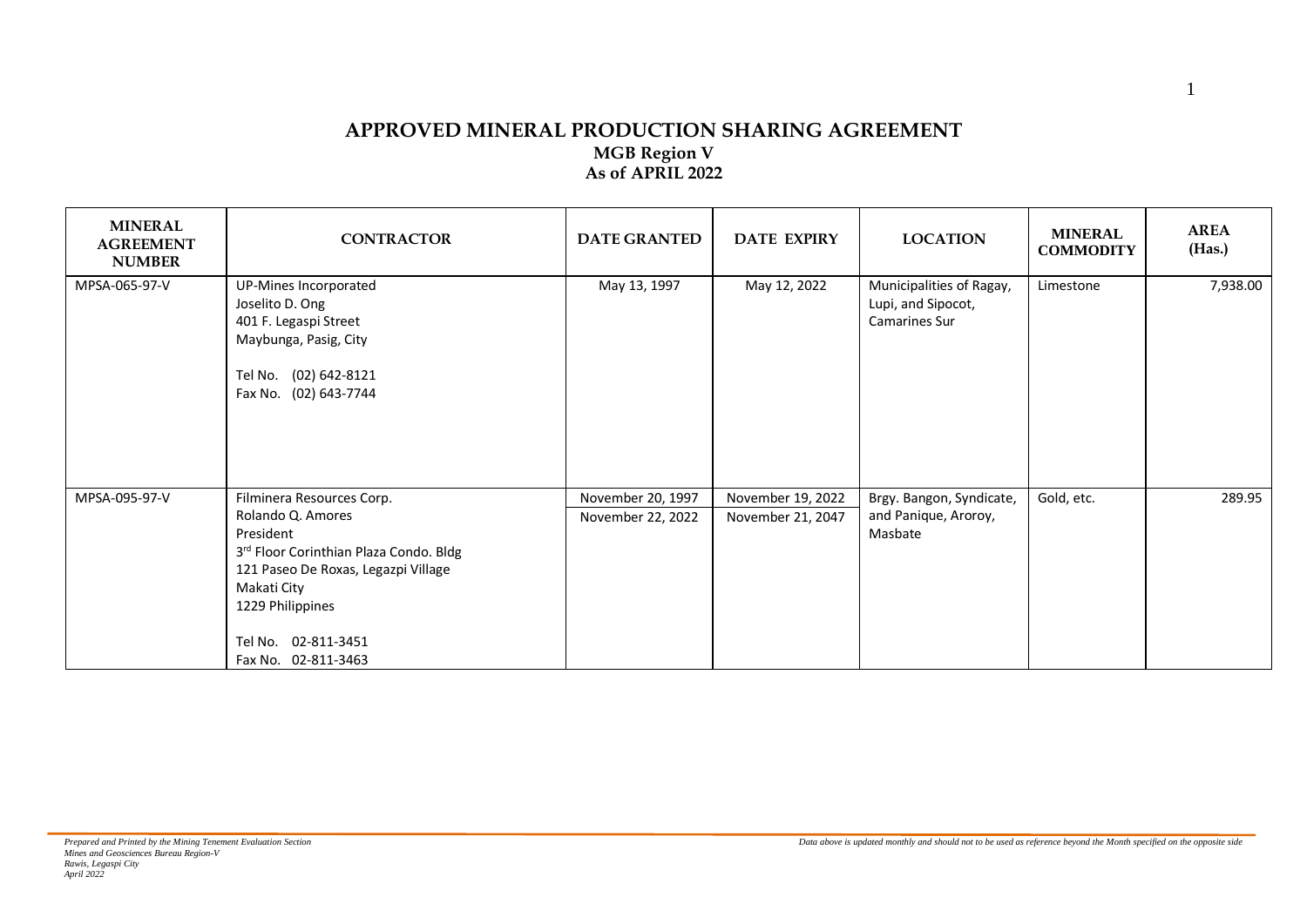| <b>MINERAL</b><br><b>AGREEMENT</b><br><b>NUMBER</b> | <b>CONTRACTOR</b>                                                                                               | <b>DATE GRANTED</b> | <b>DATE EXPIRY</b> | <b>LOCATION</b>                                | <b>MINERAL</b><br><b>COMMODITY</b> | <b>AREA</b><br>(Has.) |
|-----------------------------------------------------|-----------------------------------------------------------------------------------------------------------------|---------------------|--------------------|------------------------------------------------|------------------------------------|-----------------------|
| MPSA-119-98-V                                       | Indophil Resources Phil., Inc./Jericho Mining Corp.<br>Tony W. Robbins<br>President<br>3rd Floor L & F Building | June 4, 1998        | June 3, 2023       | Brgy. Bosigon, Labo,<br><b>Camarines Norte</b> | Gold, etc.                         | 995.3844              |
| <b>WITH NOTICE OF</b>                               | 107 Aguirre Street, Legazpi Village                                                                             |                     |                    |                                                |                                    |                       |
| <b>ISSUANCE OF AN</b>                               | Makati City                                                                                                     |                     |                    |                                                |                                    |                       |
| <b>ORDER dated February</b>                         |                                                                                                                 |                     |                    |                                                |                                    |                       |
| 3, 2022 RE:                                         |                                                                                                                 |                     |                    |                                                |                                    |                       |
| <b>CANCELLATION OF</b>                              | <b>Assigned to:</b>                                                                                             |                     |                    |                                                |                                    |                       |
| <b>MINERAL</b><br><b>PRODUCTION</b>                 | Noemi Lagustan                                                                                                  |                     |                    |                                                |                                    |                       |
| <b>SHARING AGREEMENT</b>                            | 39 Tacloban Street                                                                                              |                     |                    |                                                |                                    |                       |
| NO. 119-98-V                                        | Alabang Hills Village                                                                                           |                     |                    |                                                |                                    |                       |
|                                                     | Muntinlupa City                                                                                                 |                     |                    |                                                |                                    |                       |
|                                                     | 0917-527-1334                                                                                                   |                     |                    |                                                |                                    |                       |
|                                                     | Assignee of N. Lagustan                                                                                         |                     |                    |                                                |                                    |                       |
|                                                     | Southern Asia Quality Mining Group of Companies,<br>Inc.                                                        |                     |                    |                                                |                                    |                       |
|                                                     | Robert Kho                                                                                                      |                     |                    |                                                |                                    |                       |
|                                                     | President                                                                                                       |                     |                    |                                                |                                    |                       |
|                                                     | Villaflores Street, Brgy. San Francisco<br>Labo, Camarines Norte                                                |                     |                    |                                                |                                    |                       |
|                                                     | T=054-447-6286<br>Email: southernasiamining@gmail.com                                                           |                     |                    |                                                |                                    |                       |
|                                                     |                                                                                                                 |                     |                    |                                                |                                    |                       |

 $\overline{\phantom{0}}$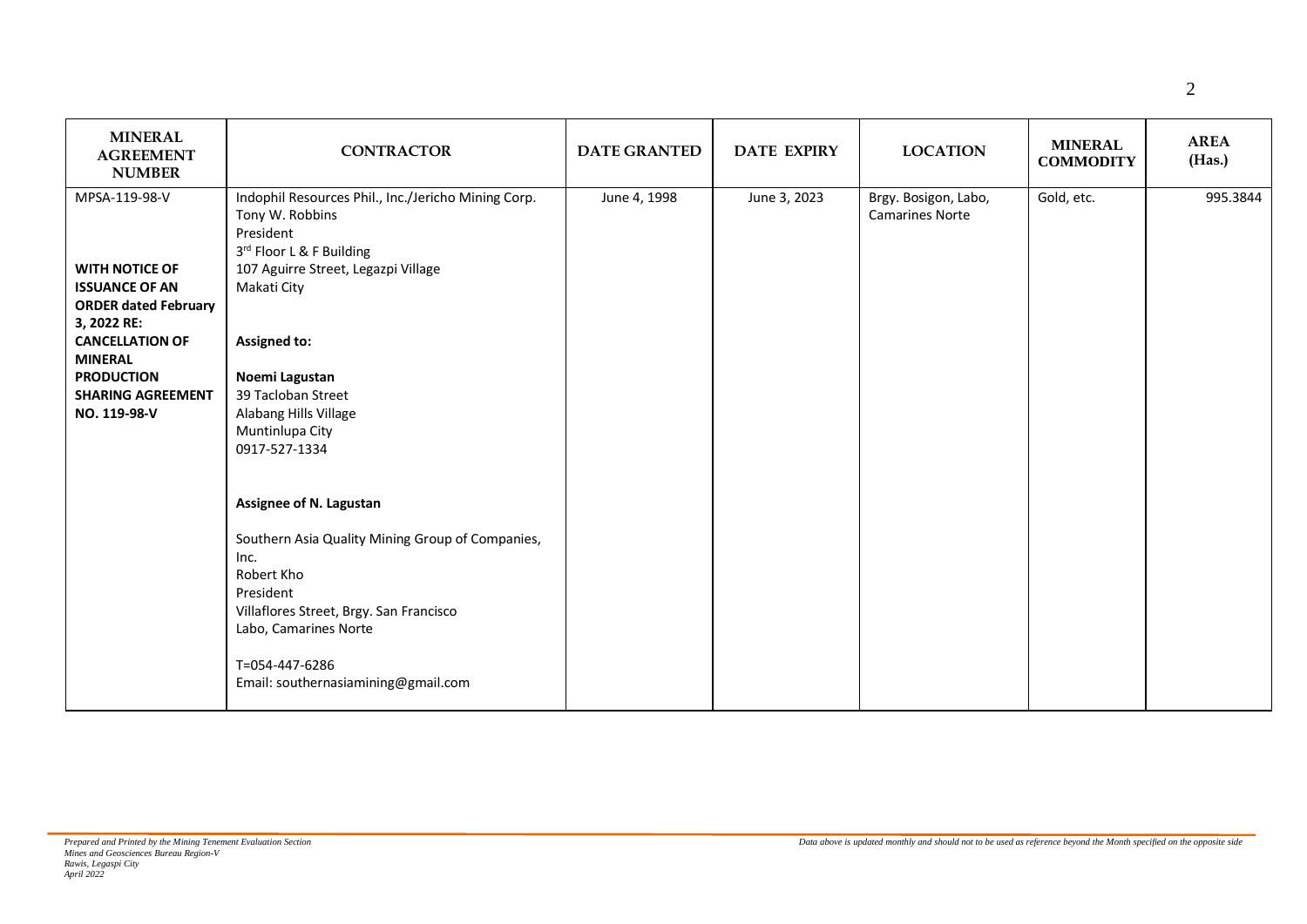| <b>MINERAL</b><br><b>AGREEMENT</b><br><b>NUMBER</b> | <b>CONTRACTOR</b>                                                                                                                                                                                                                                                                                                     | <b>DATE GRANTED</b> | <b>DATE EXPIRY</b> | <b>LOCATION</b>                                                                                               | <b>MINERAL</b><br><b>COMMODITY</b> | <b>AREA</b><br>(Has.)                                                           |
|-----------------------------------------------------|-----------------------------------------------------------------------------------------------------------------------------------------------------------------------------------------------------------------------------------------------------------------------------------------------------------------------|---------------------|--------------------|---------------------------------------------------------------------------------------------------------------|------------------------------------|---------------------------------------------------------------------------------|
| MPSA-122-98-V                                       | Ungay Malobago Mines, Inc./TVI Resources<br>Development (Phils.) Inc.<br>C/o Rapu-Rapu Minerals, Inc.<br>Roderick R, C. Salazar III<br>Suite 21, Legaspi Suites<br>178 Salcedo Street, Legaspi Village<br>Makati City, 1229<br>Telefax (02) 893-9349<br><b>SITE OFFICE:</b><br>Barangay Pagcolbon<br>Rapu Rapu, Albay | June 17, 1998       | June 16, 2023      | Barangay Pagcolbon,<br>Rapu-Rapu, Albay                                                                       | Gold, etc.                         | 144.2000                                                                        |
| MPSA-139-99-V                                       | Jose T. Marcelo<br><b>Chief Executive Officer</b><br>Johson Gold Mining Corp.<br>Bagumbayan, Jose Panganiban<br><b>Camarines Norte</b><br><b>SATELLITE OFFICE:</b><br>130 Adelita Chioco Street<br>Phase II BF Homes, Parañaque City<br>Tel No. 02-820-0527<br>02-820-0362<br>Fax No. 02-820-0539                     | September 20, 1999  | September 19, 2024 | Barangay San Antonio,<br>Luklukan Norte, Jose<br>Panganiban, Camarines<br>Norte                               | Gold, etc                          | 9.00                                                                            |
| MPSA-146-99-V                                       | Ibalong Resources Development Corp.<br>Mr. Chen Kuo Tung<br>President<br>Palanog, Camalig, Albay                                                                                                                                                                                                                      | December 29, 1999   | December 28.2024   | Bariw, Libod and<br>Palanog, Camalig, Albay<br>Mauraro,<br>Quibongbongan and<br>Quitago, Guinobatan,<br>Albay | Limestone                          | 1,061.9087<br>(Original Area)<br>674.3560<br>(Retained after<br>relinquishment) |

Т

Τ

T

 $\mathbf{r}$ 

┰

*Data above is updated monthly and should not to be used as reference beyond the Month specified on the opposite side*

┱

┱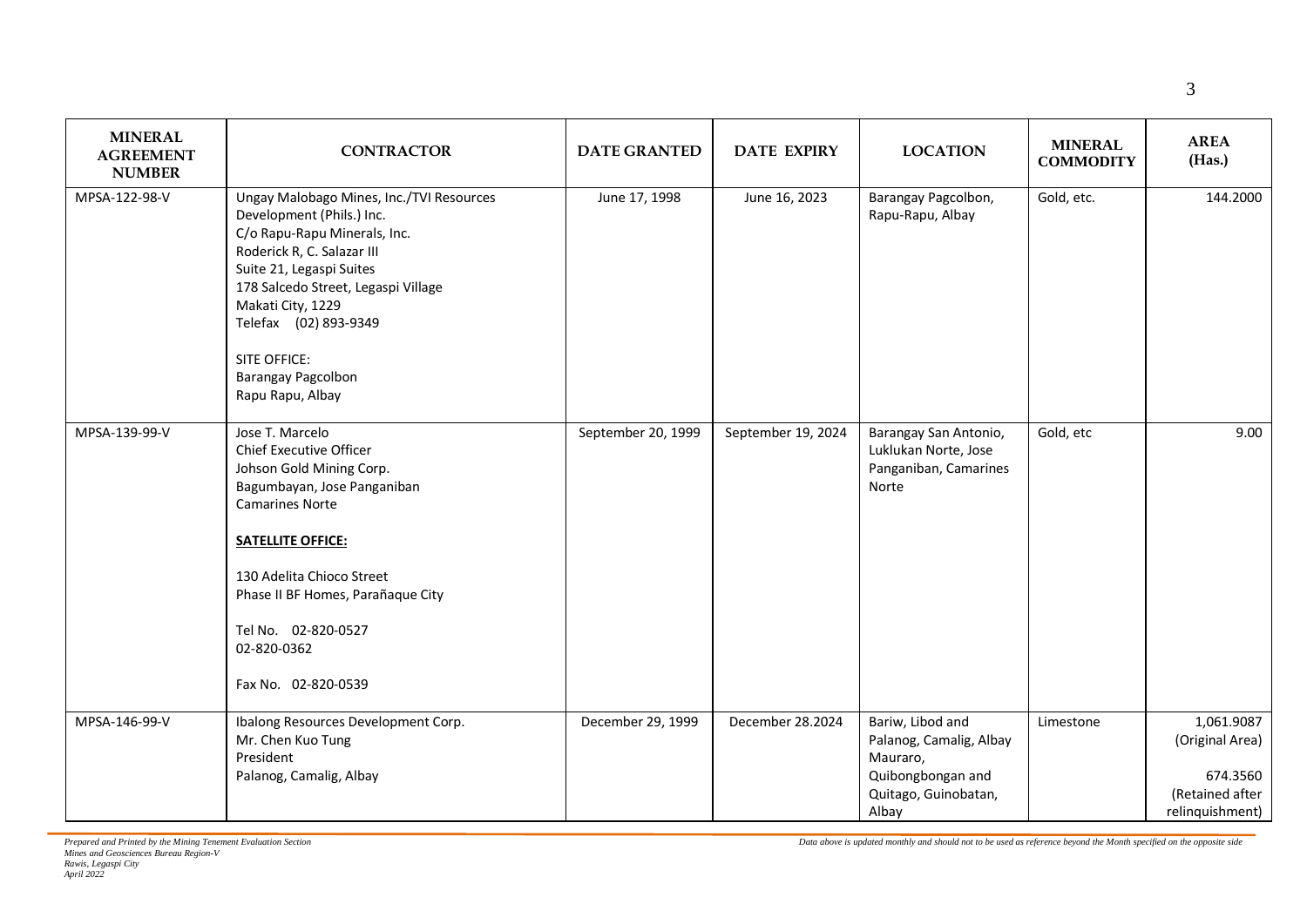| <b>MINERAL</b><br><b>AGREEMENT</b><br><b>NUMBER</b> | <b>CONTRACTOR</b>                                                                                                                                                                                                                               | <b>DATE GRANTED</b> | <b>DATE EXPIRY</b> | <b>LOCATION</b>                             | <b>MINERAL</b><br><b>COMMODITY</b> | <b>AREA</b><br>(Has.) |
|-----------------------------------------------------|-------------------------------------------------------------------------------------------------------------------------------------------------------------------------------------------------------------------------------------------------|---------------------|--------------------|---------------------------------------------|------------------------------------|-----------------------|
| MPSA-163-2000-V                                     | Ungay Malobago Mines, Inc.<br>C/o Rapu-Rapu Minerals, Inc.                                                                                                                                                                                      | September 12, 2000  | September 11, 2025 | Rapu-Rapu, Albay                            | Copper, Gold,<br>Zinc. Etc.        | 167.8625              |
| MPSA-168-2001-V                                     | Rapu-Rapu Minerals, Inc.<br>Roderick R, C. Salazar III<br>Suite 21, Legaspi Suites<br>178 Salcedo Street, Legaspi Village<br>Makati City, 1229<br>Telefax (02) 893-9349<br><b>SITE OFFICE:</b><br><b>Barangay Pagcolbon</b><br>Rapu Rapu, Albay | January 16, 2001    | January 15,2026    | Rapu-Rapu, Albay                            | Copper, Gold,<br>Zinc. Etc.        | 1,585.8083            |
| MPSA-186-2002-V                                     | <b>UBS Marketing Corp.</b><br>Mr. Johnny Uy<br>President<br>225 D. Tuazon Street<br>Quezon City<br>Tel No. 02-740-1053<br>Fax No. 02-740-1098                                                                                                   | December 12, 2003   | December 11, 2028  | Lamba and Maslog,<br>Legaspi City<br>Albnay | Perlite, Kaolin<br>Clay, Bentonite | 276.2273              |
| MPSA-192-2004-V                                     | Rapu-Rapu Minerals, Inc.<br>Roderick R, C. Salazar III<br>Suite 21, Legaspi Suites<br>178 Salcedo Street, Legaspi Village<br>Makati City, 1229<br>Telefax (02) 893-9349<br><b>SITE OFFICE:</b><br><b>Barangay Pagcolbon</b><br>Rapu Rapu, Albay | May 22, 2004        | May 21, 2029       | Rapu-Rapu, Albay                            | Copper, Gold,<br>Zinc. Etc.        | 2,640.9247            |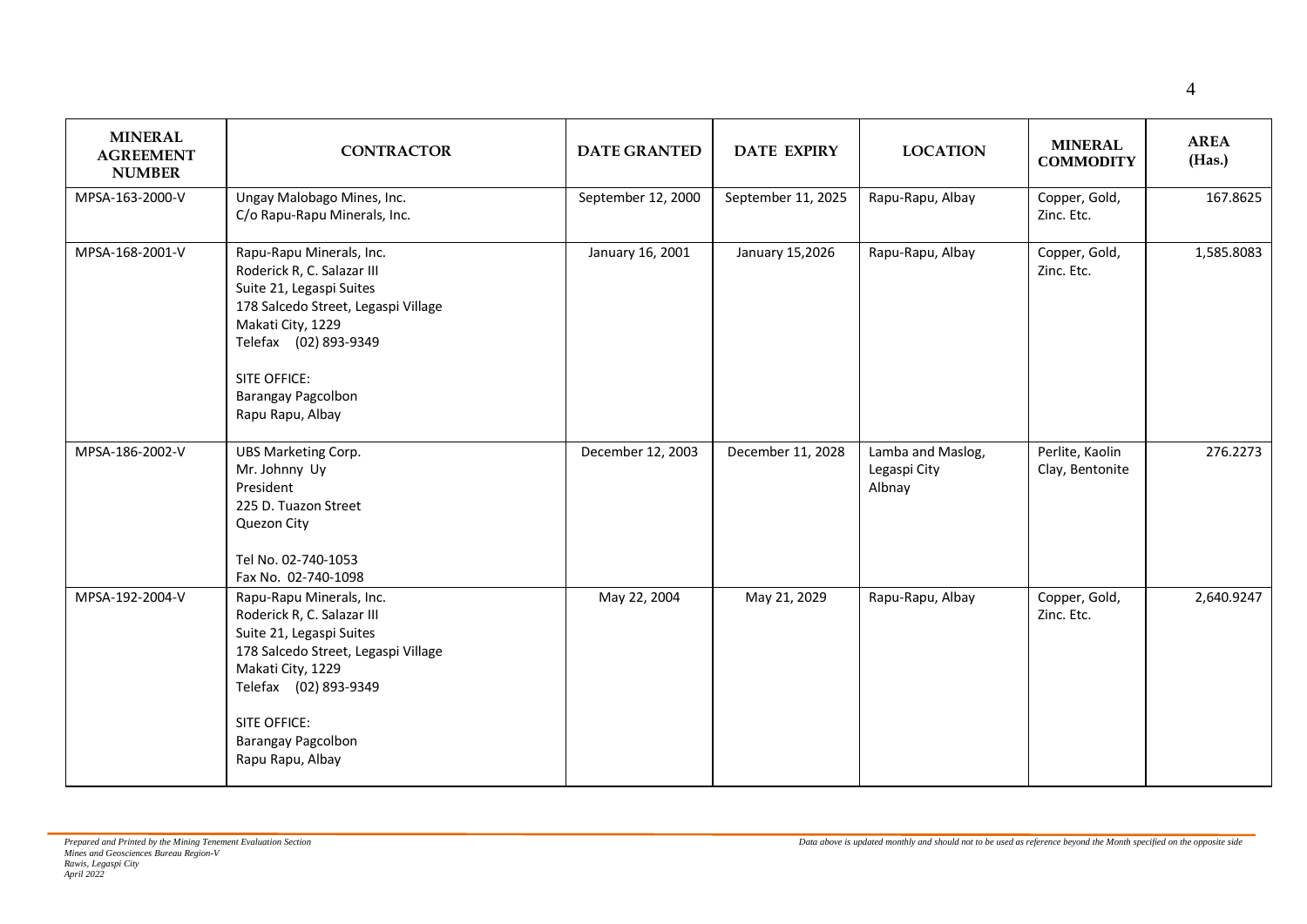| <b>MINERAL</b><br><b>AGREEMENT</b><br><b>NUMBER</b> | <b>CONTRACTOR</b>                                                                                                                                                                                                                                                           | <b>DATE GRANTED</b> | <b>DATE EXPIRY</b> | <b>LOCATION</b>                              | <b>MINERAL</b><br><b>COMMODITY</b> | <b>AREA</b><br>(Has.) |
|-----------------------------------------------------|-----------------------------------------------------------------------------------------------------------------------------------------------------------------------------------------------------------------------------------------------------------------------------|---------------------|--------------------|----------------------------------------------|------------------------------------|-----------------------|
| MPSA-195-2004-V                                     | San Christo Mineral Exploration Corp.<br>Mr. Pericles R. Casuela<br>Director<br>San Christo Minerals Exploration Corp.<br>105 Paseo de Roxas<br>Legazpi Village, Makati City<br>Assigned in favor of Dennis Palado<br>Daet, Camarines Norte<br>CP No. 0917-564-6869         | June 8, 2004        | June 7, 2029       | Paracale and Labo,<br><b>Camarines Norte</b> | Gold, etc                          | 1,878.1671            |
| MPSA-207-2004-V                                     | Nenita O. Pimentel<br>35 Zabala Street<br>Daet, Camarines Norte<br>Tel No. (054) 721-5963<br>Operating Agreement with:<br>Konka Fulim Mining And Devt. Corp.<br><b>Howard Ko</b><br>Chairman of the Board<br>93 EDSA corner Urdaneta Street<br>Guadalupe Nuevo, Makati City | November 3, 2004    | November 3, 2029   | Paracale, Camarines<br>Norte                 | Gold, Iron, etc.                   | 70.57000              |
| MPSA-211-2005                                       | Bicol Chromite & Manganese Corp.<br>Lydia C. Cu<br>No. 12 Guirayon corner Palanza Streets<br>Brgy. Doña Imelda, Quexon City                                                                                                                                                 | April 28, 2005      | April 28, 2030     | Lagonoy, Camarines Sur                       | Chromite, Gold,<br>etc.            | 2,243.1029            |
| MPSA-212-2005                                       | Bicol Chromite & Manganese Corp.                                                                                                                                                                                                                                            | April 28, 2005      | April 28, 2030     | Lagonoy, Camarines Sur                       | Chromite, Gold,<br>etc.            | 2,741.0582            |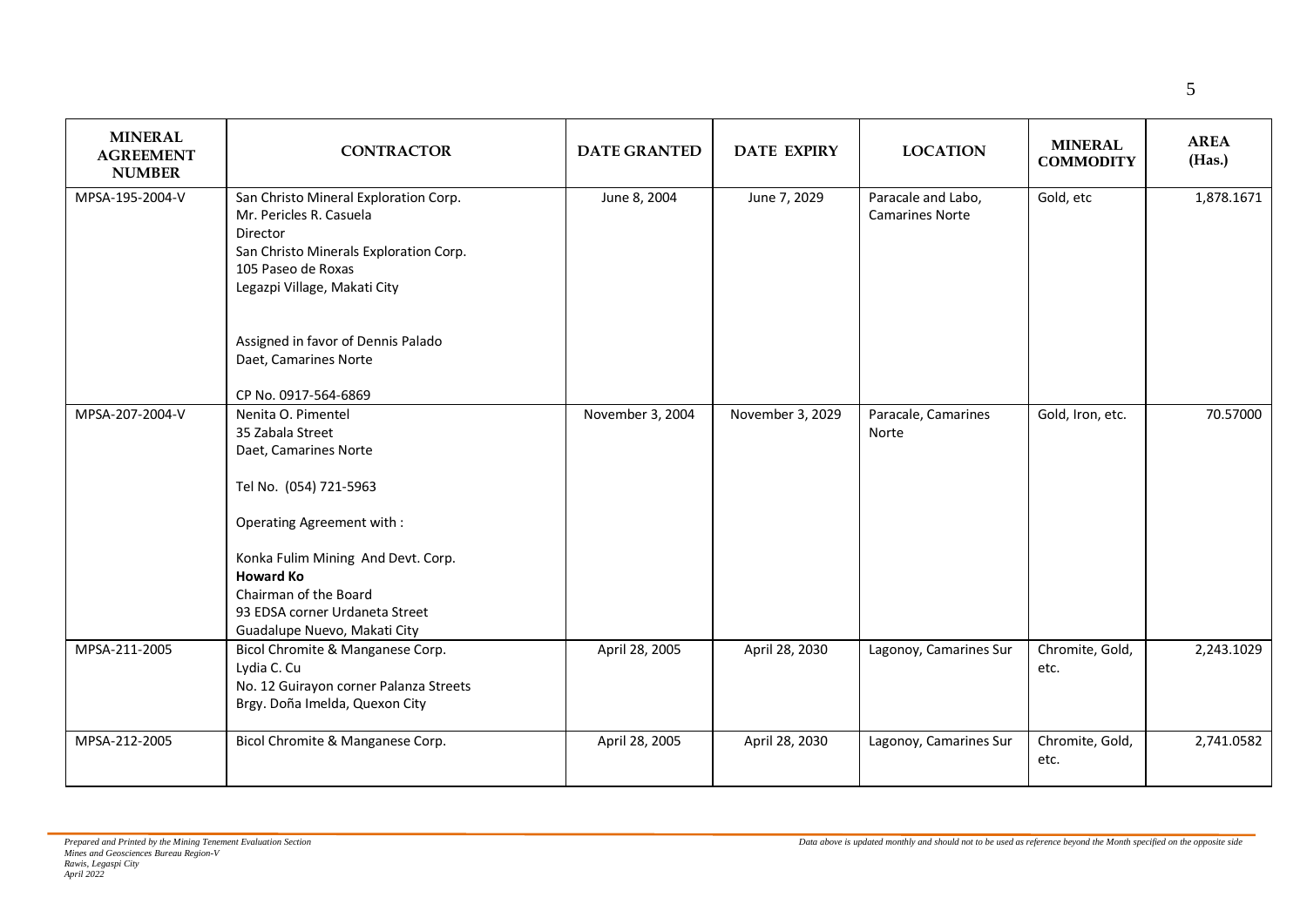6

| <b>MINERAL</b><br><b>AGREEMENT</b><br><b>NUMBER</b> | <b>CONTRACTOR</b>                                                                                                                                                                                                                                                                                       | <b>DATE GRANTED</b> | <b>DATE EXPIRY</b> | <b>LOCATION</b>                            | <b>MINERAL</b><br><b>COMMODITY</b> | <b>AREA</b><br>(Has.) |
|-----------------------------------------------------|---------------------------------------------------------------------------------------------------------------------------------------------------------------------------------------------------------------------------------------------------------------------------------------------------------|---------------------|--------------------|--------------------------------------------|------------------------------------|-----------------------|
| MPSA 252-2007-V                                     | Investwell Resources, Inc.<br>Allan Yap<br>President<br>Unit M-H Colby Center<br>No. 59 Bayani Road<br>Fort Bonifacio<br><b>Taguig City</b><br>Tel No. 02-815-1596<br>E-Mail: investwelliri@yahoo.com.ph                                                                                                | July 28, 2007       | July 28, 2032      | Jose Panganiban,<br><b>Camarines Norte</b> | Copper, Gold,<br>etc               | 333.1983              |
| MPSA 255-2007-V                                     | Filminera Resources Corp.<br>Rolando Q. Amores<br>President<br>3rd Floor Corinthian Plaza Condo. Bldg<br>121 Paseo De Roxas, Legazpi Village<br>Makati City<br>1229 Philippines<br>Tel No. 02-811-3451<br>Fax No. 02-811-3463<br>DENR ORDER dated November 14, 2019, approved the application of FRC to | July 30, 2007       | July 30, 2032      | Aroroy, Masbate                            | Gold, Silver, etc.                 | 4,988.2595            |
|                                                     | amend MPSA No. 255-2007-V by including the areas covered by MPSA 219-2005-<br>V, MPSA 256-2007-V and the 3,938.0138-hectare portion of EP-010-2010-V                                                                                                                                                    |                     |                    |                                            |                                    |                       |
| MPSA 271-2008-V                                     | Uni-Dragon Mining & Devt. Corp.<br>Mr. Francisco S. Trajano<br>Chairman & CEO<br>Barangay Bagumbayan<br>Paracale, Camarines Norte<br>Tel No. 0915-435-9357/984-6739<br>Email: unidragon_corp@ymail.com                                                                                                  | November 4, 2008    | November 3, 2033   | Paracale, Camarines<br>Norte               | Gold, Copper                       | 107.8434              |

 $\mathbf{I}$ 

 $\mathbf{I}$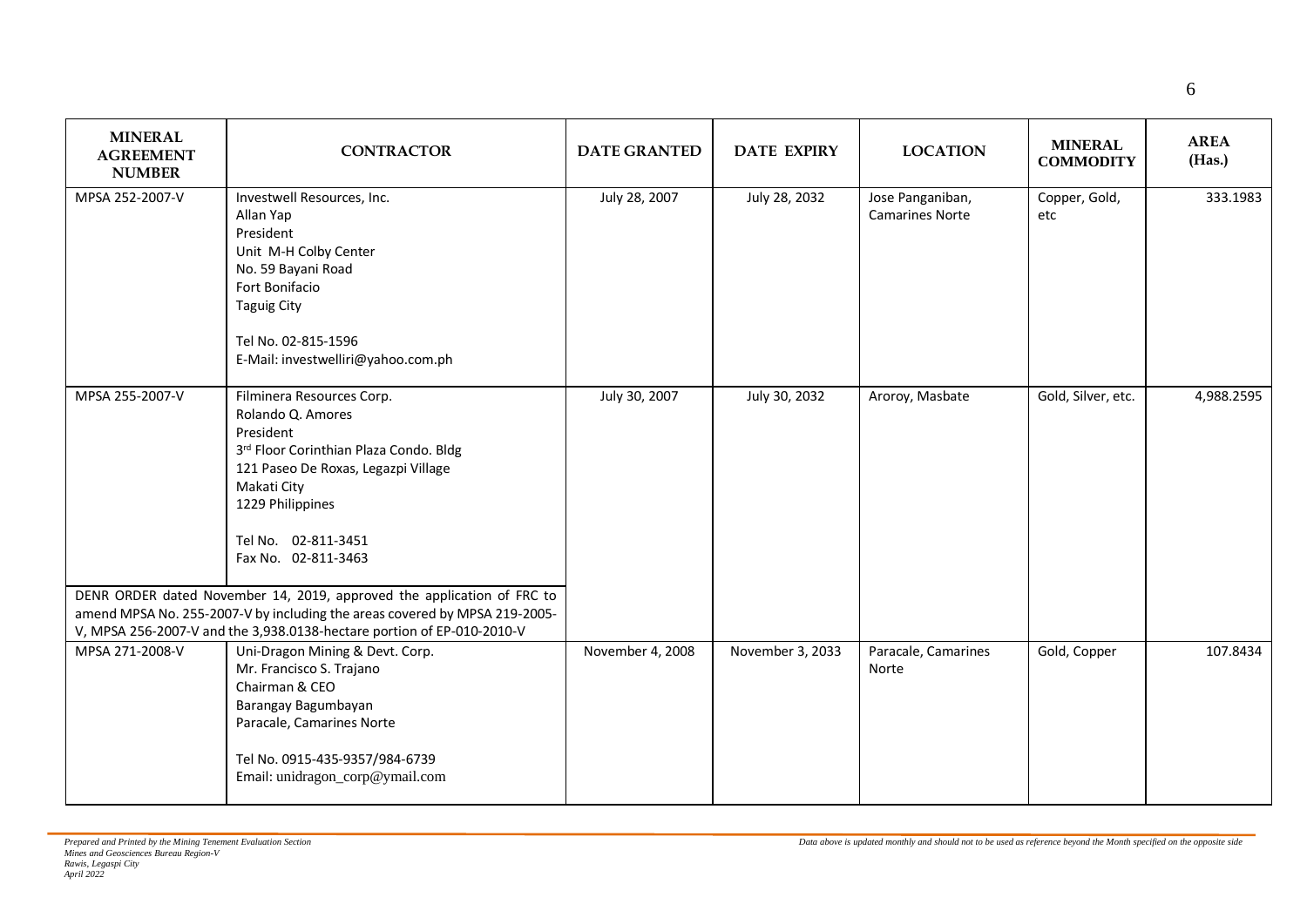| <b>MINERAL</b><br><b>AGREEMENT</b><br><b>NUMBER</b> | <b>CONTRACTOR</b>                                                                                                                                                                                                                                                       | <b>DATE GRANTED</b> | <b>DATE EXPIRY</b> | <b>LOCATION</b>                            | <b>MINERAL</b><br><b>COMMODITY</b> | <b>AREA</b><br>(Has.) |
|-----------------------------------------------------|-------------------------------------------------------------------------------------------------------------------------------------------------------------------------------------------------------------------------------------------------------------------------|---------------------|--------------------|--------------------------------------------|------------------------------------|-----------------------|
| MPSA 272-2008-V                                     | Uni-Dragon Mining & Devt. Corp.<br>Mr. Francisco S. Trajano<br>Chairman & CEO<br>Barangay Bagumbayan<br>Paracale, Camarines Norte<br>Tel No. 0915-435-9357/984-6739<br>Email: unidragon_corp@ymail.com                                                                  | November 4, 2008    | November 3, 2033   | Paracale, Camarines<br>Norte               | Gold, Copper                       | 173.9329              |
| MPSA 273-2008-V                                     | Orophil Stonecraft, Inc.<br>No. 1 Sunrise Hill<br>New Manila, Quezon City                                                                                                                                                                                               | November 26, 2008   | November 25, 2033  | Baao, Camarines Sur                        | Perlite                            | 141.1418              |
| MPSA 279-2009-V                                     | Vivencio F. Abaño, Et. Al.<br>c/o Mr. Vivencio F. Abaño<br>Abaño Pamfilo Paras Pineda & Agustin Law Offices<br>Suite 1515 Tektite East Tower<br>Phil Exchange Center Building<br>Exchange Road, Ortigas Center<br>Pasay City<br>Tel No. (054) 721-2236<br>0919-816-8773 | April 8, 2009       | April 7, 2034      | Bula, Camarines Sur                        | Gypsum                             | 171.6511              |
| MPSA 297-2009-V                                     | Guo Long Mining Corp.<br>Guo Shen<br>President<br>Nico Minesite, Paracale<br><b>Camarines Norte</b>                                                                                                                                                                     | November 16, 2009   | November 15, 2034  | Jose Panganiban,<br><b>Camarines Norte</b> | Gold, Iron, etc                    | 595.6522              |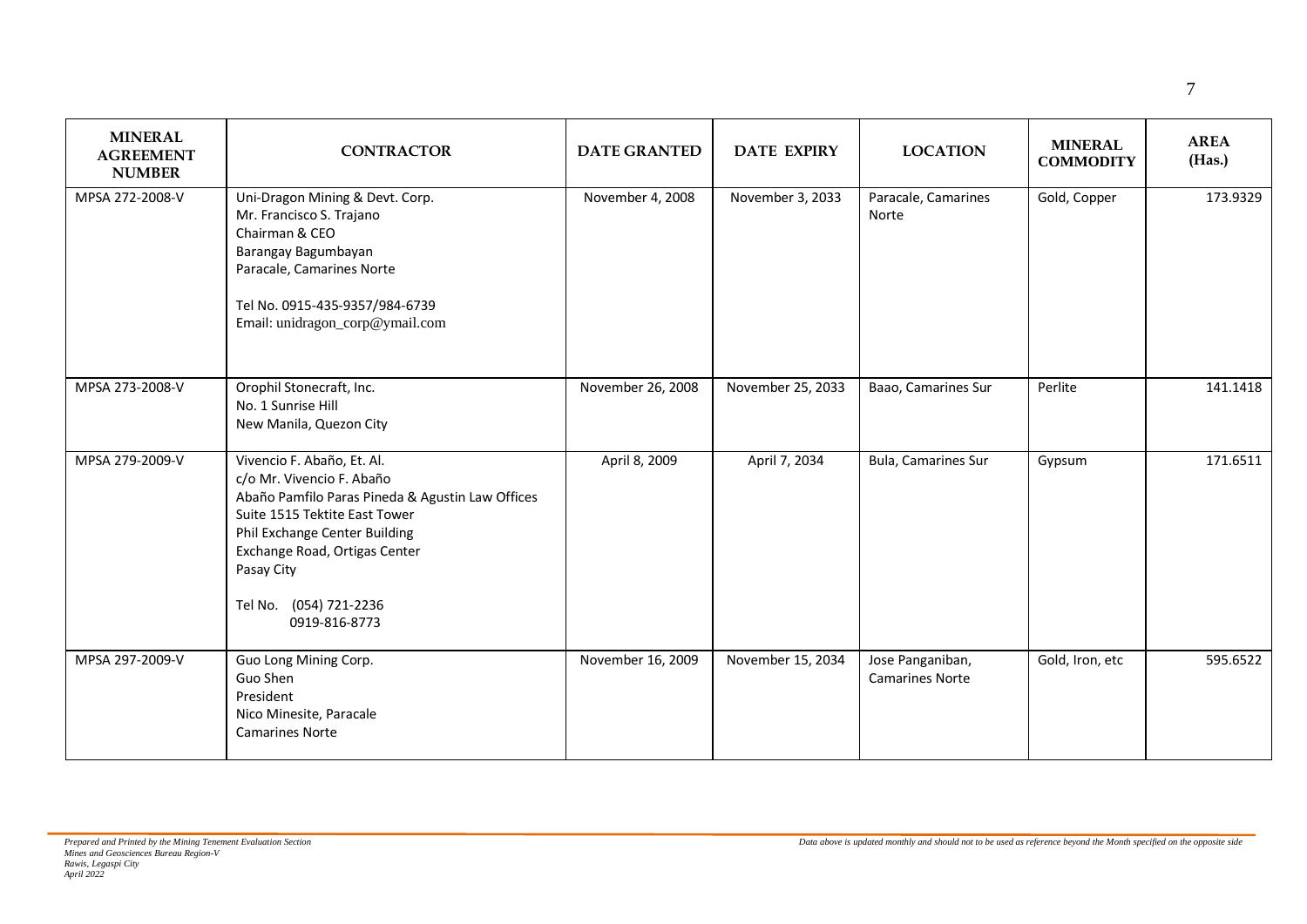| <b>MINERAL</b><br><b>AGREEMENT</b><br><b>NUMBER</b>                                  | <b>CONTRACTOR</b>                                                                                                                                                                                                                        | <b>DATE GRANTED</b> | <b>DATE EXPIRY</b> | <b>LOCATION</b>                                      | <b>MINERAL</b><br><b>COMMODITY</b> | <b>AREA</b><br>(Has.) |
|--------------------------------------------------------------------------------------|------------------------------------------------------------------------------------------------------------------------------------------------------------------------------------------------------------------------------------------|---------------------|--------------------|------------------------------------------------------|------------------------------------|-----------------------|
| MPSA 306-2009-V                                                                      | Pargum Consolidated Corporation<br>Rafael M. Atayde<br>President<br>7th Floor, Corporate Business Center<br>151 Paseo De Roxas corner Arnaiz Street<br>Makati City<br>Tel No.: 527-88-11<br>527-76-71<br>Fax No.: 527-14-83<br>527-14-57 | December 23, 2009   | December 22, 2034  | Jose Panganiban, and<br>Paracale, Camarines<br>Norte | Gold, etc.                         | 476.6808              |
| MPSA 329-2010-V                                                                      | Filminera Resources Corp                                                                                                                                                                                                                 | March 23, 2010      | March 22, 2035     | Aroroy, Masbate                                      | Gold, etc                          | 584.2034              |
| MPSA 334-2010-V<br><b>Cancelled per DENR</b><br><b>ORDER dated March</b><br>21, 2022 | East Environ, Incorporated<br>Erwinilo F. Tolentino<br>Unit J Primrose Building<br>Rose Avenue, Pilar Village<br>Las Piñas City                                                                                                          | May 27, 2010        | May 27, 2035       | Baao, Camarines Sur                                  | Perlite                            | 62.1904               |

November 24, 2009 November 23, 2034 Paracale & Jose

MPSA 300-2009-V Yinlu Bicol Mining Corporation Guo Shen President

> Nico Minesite, Paracale Camarines Norte

MPSA 306-2009-V

**21, 2022**

Panganiban, Camarines

Norte

Iron, gold, etc. 663.0746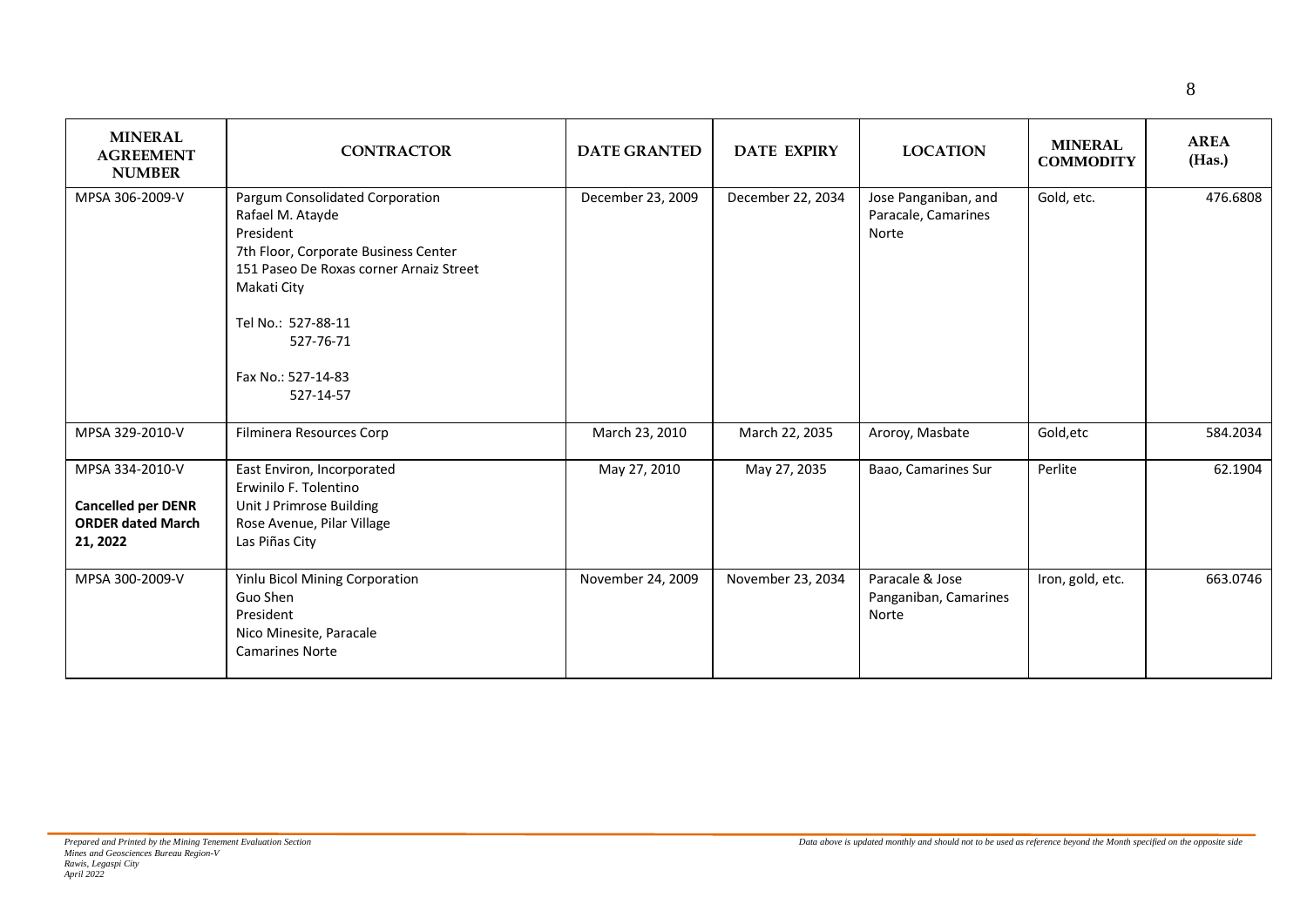| <b>MINERAL</b><br><b>AGREEMENT</b><br><b>NUMBER</b> | <b>CONTRACTOR</b>                                                                                                                                                                                                                                                                                                                                                                                                                                                                                                                             | <b>DATE GRANTED</b> | <b>DATE EXPIRY</b> | <b>LOCATION</b>                            | <b>MINERAL</b><br><b>COMMODITY</b> | <b>AREA</b><br>(Has.) |
|-----------------------------------------------------|-----------------------------------------------------------------------------------------------------------------------------------------------------------------------------------------------------------------------------------------------------------------------------------------------------------------------------------------------------------------------------------------------------------------------------------------------------------------------------------------------------------------------------------------------|---------------------|--------------------|--------------------------------------------|------------------------------------|-----------------------|
| MPSA 308-2009-V                                     | Heirs of Isabelo Fonacier:<br>ATTY. VIVENCIO F. ABAÑO<br>No. 32 J. Lansang Street<br>Susana Executive Village<br>Barangay Old Balara<br>Quezon City<br>vfabano@gmail.com<br>jeanabano@gmail.com<br><b>ROGELIO C. FONACIER</b><br>Fonacier's Farm<br>Purok 1, Barangay Mocong<br>Basud, Camarines Norte<br>Email: fonacierjohnrogel@yahoo.com<br>jacksircf@gmail.com<br>Contact No. 0995-658-7103<br>0995-664-9179<br><b>NEMESIO R. FONACIER</b><br>c/o Erwin F. Domingo<br>No. 14 K-6 Street<br>Kamias, Quezon City<br>erwindomingo@yahoo.com | December 18, 2009   | December 17, 2034  | Jose Panganiban,<br><b>Camarines Norte</b> | Iron, gold, etc.                   | 153.7478              |